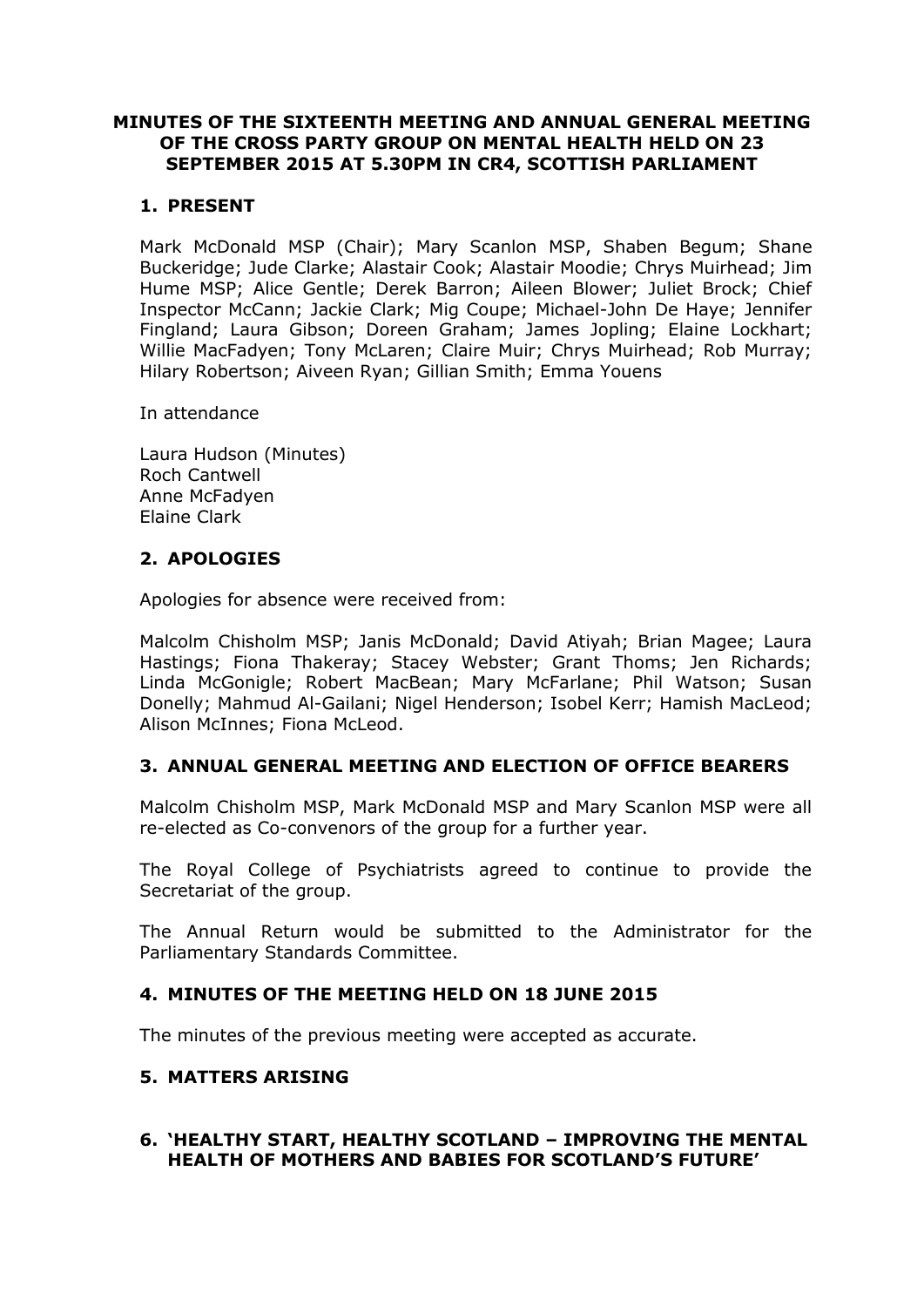**Dr Roch Cantwell, Consultant Perinatal Psychiatrist & Clinical Lead for the Glasgow Perinatal Mental Health Service and West of Scotland Mother and Baby Unit. Chair of Perinatal Psychiatry at RCPsychiS**

**Dr Anne McFadyen, Consultant Child and Adolescent Psychiatrist in Hamilton and Chair of Child and Adolescent Faculty at RCPsychiS**

### **Elaine Clark, Nurse Consultant & Professional Nurse Lead for NHS Greater Glasgow & Clyde Perinatal Mental Health Service and West of Scotland Mother and Baby Unit**

The group heard from the 3 speakers, please see attached copies of Dr Anne McFadyen and Elaine Clark's presentations

Two attendees were asked by the convenors to give courtesy to those in attendance, and on failing to do so were requested to leave the meeting.

Mark McDonald MSP thanked all the speakers for their contributions and opened up the floor to questions:

Tony McLaren asked how the campaign will dovetail with the voluntary sector and how paternal mental health fits in. Elaine Clark responded that Bluebell are an active member of Maternal Mental Health Scotland. Dr Roch Cantwell said that a joined-up approach between services and the voluntary sector will be a crucial piece of work for this campaign. Elaine Clark also mentioned the Elearning module available for free on NES' website, which could be a valuable tool for voluntary organisations

Jude Clarke asked how it will tie in with the women's prison service. Roch Cantwell agreed that this is an area that needs attention, suggested linking up at a later date to discuss further.

Jude also asked of the link-up with Clinical Psychology (not expressly mentioned in the briefing paper) as the engagement could be valuable. Roch Cantwell said that whilst not expressly named in the document, this is certainly an area which will be involved. Anne McFadyen added that Child and Adolescent services are served by multi-disciplinary teams, not just Psychiatrists, and she welcomes the partnership with clinical Psychologists

Alastair Cook, as Chair of RCPsych in Scotland, added that this campaign launch is a starting point and the College is eager to broaden out further and involve multiple parties, as this cause is everyone's business.

Mary Scanlon MSP asked Anne McFadyen if there is a screening tool available to help detect at risk individuals during pregnancy, and if so, is this something midwives/health visitors have access to? Anne McFadyen responded that midwives are much better attuned these days to recognise those at risk.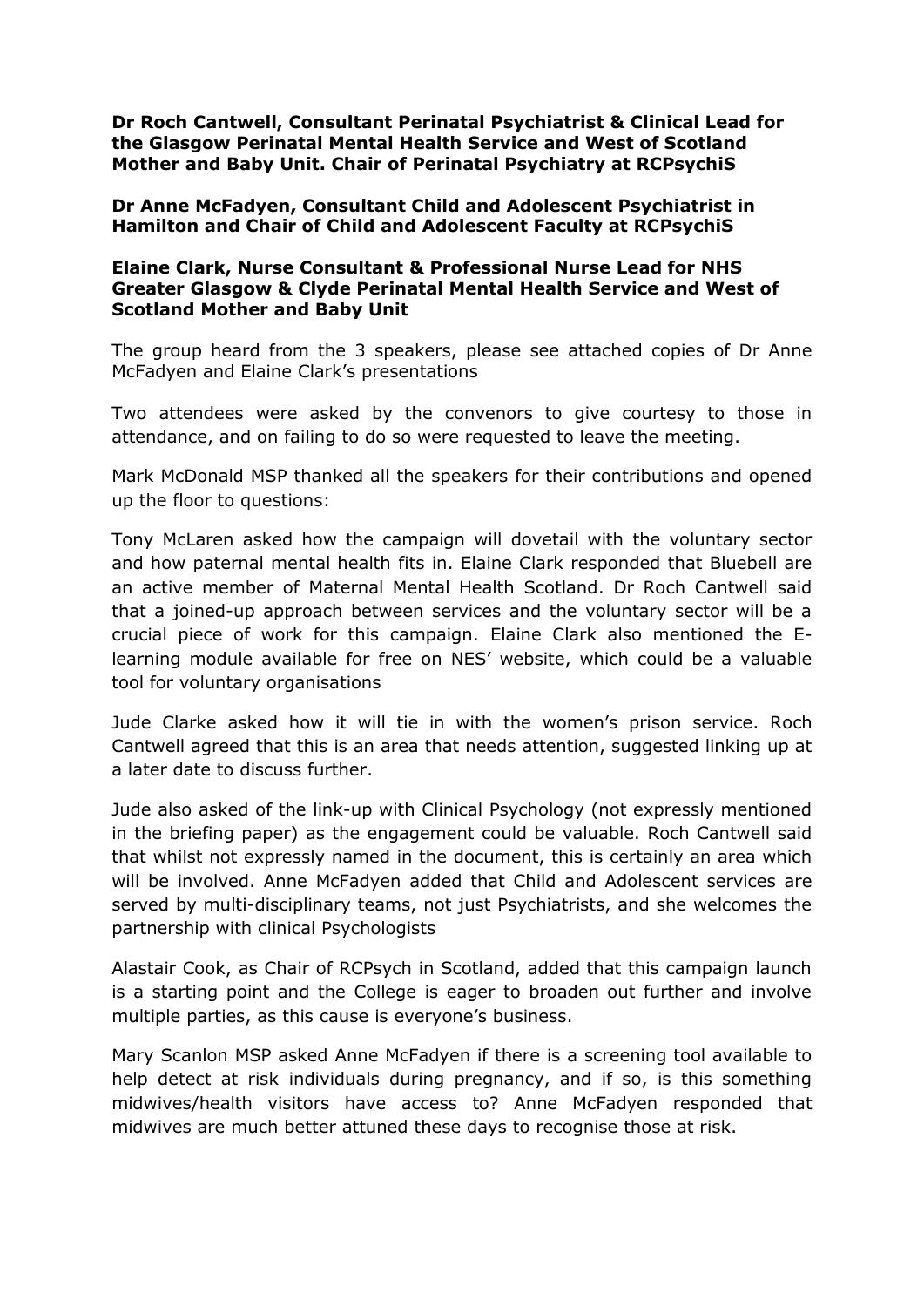Roch Cantwell added that the creation of women-held records include questions that all pregnant women will be asked during their very first meeting which should help to identify those at risk during. Furthermore, maternity services on the whole are better trained now to recognise triggers. He also added that whilst it is not always possible to prevent incidences of mental ill health, early detection is still extremely effective for mothers, babies and their families. Elaine Clark added that tackling stigma is important here, hence the need for a campaign raising awareness that it is ok to say you are struggling, and correcting misconceptions that showing any weakness could mean that your baby will be taken away

Mark McDonald MSP mentioned the relevance of a recent article from SAMH regarding social prescribing, and how this is a good fit with the campaign. Social isolation can exacerbate conditions and therefore there should be a focus not only on raising awareness, but also the importance of signposting to appropriate community support groups. This is especially important for families with babies with complex needs. Roch Cantwell agreed that this is a very important point and highlighted the current efforts to map voluntary and other available services available in the community.

Gillian Smith, in her role as Director of the Royal College of Midwives, commended the campaign and the E-learning tool available from NES, which they have found to be of great value. She added that midwives try to pick up nuances of behaviour during antenatal stages, however, looming staffing crisis risks having significant impact on their ability to do so. She highlighted the very short-staffed post-natal care available, and the risk this has in damaging opportunities for early intervention. The College would be very happy to support the campaign and lend assistance where possible.

Lindsay Paterson added that the Royal College of Physicians are also keen to support this campaign, and their current President - Professor Derek Bell - has an active interest in maternal mental health.

Hilary Robertson, from Human Development Scotland, would also be keen to contribute on the education side of the campaign, in particular with a focus on infant mental health

Willie MacFadyen reminded the group that mental health services available for deaf people are still very limited. Gillian Smith commented that Royal College of Midwives will shortly be hosting a speaker on this topic.

Derek Barron added that this campaign links directly with RCN's December CPG topic, and also felt it was important to mention the link with integration and social work (in particular to break down the misconceptions and fear regarding social workers). Elaine Clark answered that she has been meeting with the Chief Nursing Officer to discuss the role of midwives, health visitors, mental health nurses and nurse practitioners.